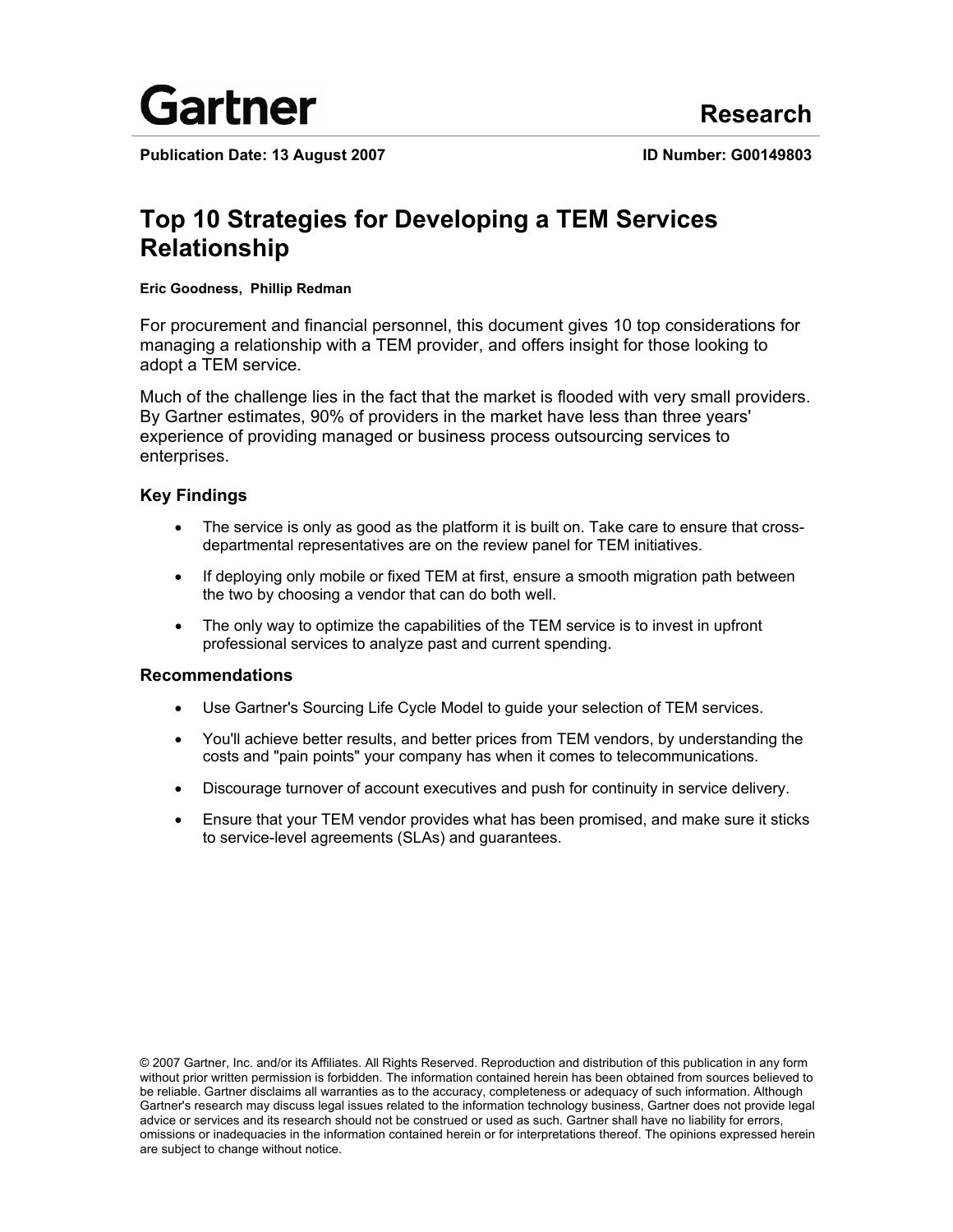### **ANALYSIS**

Gartner offers the following 10 guidelines to help enterprises formulate and execute a strategy for securing the best TEM services.

## **1. The Success of a TEM Service Is Highly Dependent on the Underlying Service Delivery Platform (SDP)**

Many traditional providers of fixed-service TEM have extended their SDP to manage mobile assets. This approach does not necessarily offer enough insight to capture the unique features of mobile expenses and supply chain management. Make sure that your potential mobile TEM vendor has built its wireless SDP explicitly to manage the governance of mobile devices. If it partners with a third-party provider, make sure its partner has the same mobile-centric approach within its SDP. Companies trying to use existing wireline software or tools for wireless applications may offer weaker capabilities. The key differentiators that end users need to test are: the provider's ability to parse electronic formats from multiple carriers, configuration management databases (CMDBs), reporting, optimization and sourcing capabilities.

## **2. If You Have Mobile TEM First, Don't Forsake a Smooth Transition to Fixed TEM**

If your company is looking for mobile TEM services only, start the search with vendors that focus only on mobility, or those fixed TEM vendors that have acquired a mobile TEM vendor (such as Tangoe, Invoice Insight, ProfitLine and Vercuity). Be wary of any partnership or branding relationships that offer no guarantee of service and support. Many of these partnerships simply have low-level data integration, and the disparate user interfaces make usage and workflows cumbersome for telecom analysts. To date, the partnership between Rivermine and BBR is the strongest, and has shown co-development investments that are on a par with companies with mobile TEM acquisitions.

## **3. Do IT Right the First Time**

Most companies eschew upfront due diligence and inventory characterization to save on nonrecurring integration charges. However, this has proved to be a short-sighted approach. Many companies find that once the service is deployed without an audited inventory it is often difficult to get it right. Often these upfront professional services range from \$35,000 to over \$100,000. Gartner suggests that enterprises plan to invest fully in the correct level of professional services, to identify past overcharges, reconcile current inventories against standing contracts, and establish a central database that all management activities can draw from. Gartner estimates that upfront investments for historical audits and inventory and contract reconciliation will result in at least a 400% return on investment over the life of the contract. This can also be part of TEM service offerings. Gartner believes that the TEM service provider is often the most suitable provider of these auditing and integration services. The upfront professional services offer an increased opportunity for the vendor to blend margins and possibly provide a more favorable price point for the entire solution. The end user can also use the pre-integration of the solution as a way to measure how the provider performs. If it performs unsatisfactorily during the upfront audit, this gives good grounds for ending the relationship.

Publication Date: 13 August 2007/ID Number: G00149803 Page 2 of 5

© 2007 Gartner, Inc. and/or its Affiliates. All Rights Reserved.

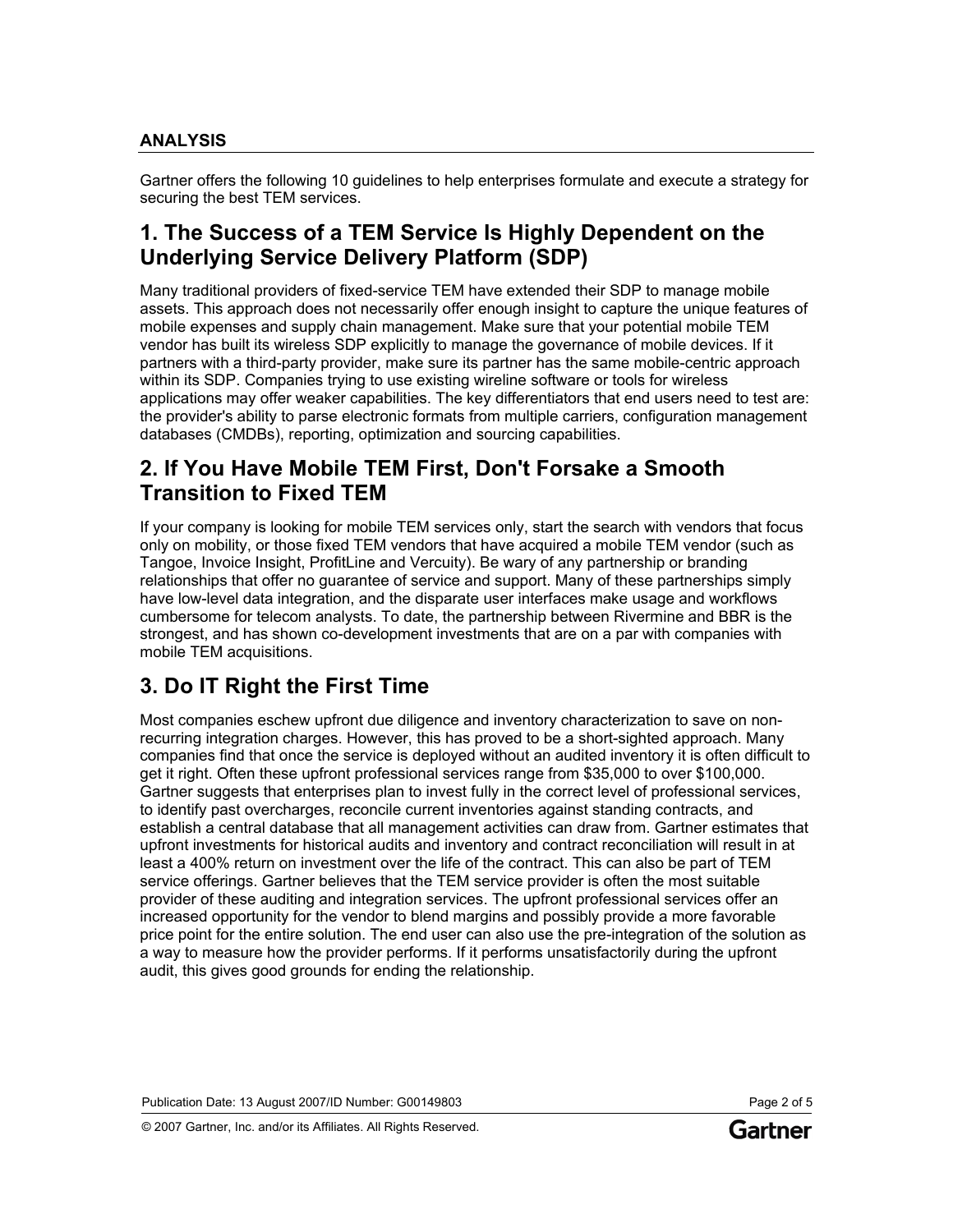# **4. Temper Your Expectations of Cost Reduction**

Don't expect to continue to pay for TEM services out of optimized accounts. Based on discussions with customers and vendors, Gartner sees telecom service savings in the first year of between 15% and 35% of the spend level, depending on how managed the services have been previously. However, on already optimized users and services, second-year savings will be significantly lower. For mobile services the savings on pooled and flat-rate users will be lower than those that predominantly use individual plans. If end users are finding it difficult to secure funding for TEM services, some vendors are willing to engage in contingency agreements where the vendor chosen is based on the savings realized and secured. Gartner believes that contingency rates on invoice audits should be separated from the contingency rate for dispute management. Contingency rates for audits range from 25% to 50%, depending on many factors, including company telecom spend, the number of invoices and the number of carrier formats. The effect on contingency rates for carrier dispute management is in the range of 20% to 30%. It is important that both auditing SLAs mandate that all invoices are audited against predetermined criteria (for example, Universal Service Order Codes [USOCs], summary invoices and contract terms), and that dispute-management SLAs cite the minimum level of dispute credit that will be handled by the vendor (see "Telecom Expense Management: Top 10 Vendor Considerations and Areas of Differentiation" for more on TEM SLAs.)

# **5. Audit the Auditors**

Enterprises can't turn everything over to the TEM vendors all at once. There will still need to be enterprise contacts to monitor the services from TEM vendors, respond to requests and track SLAs. When establishing contracts with TEM vendors, companies should seek to understand the level of commitment, in terms of full-time equivalents (FTEs), that the customer must dedicate to interaction with the TEM vendor, as well as identifying the best methodology for the customer's personnel to perform spot checks against service levels, invoice audits and dispute activities.

# **6. Bill Payment**

Only use the larger, more established, process-driven TEM vendors for this service, as missed payments can cause fines, and worse — service outages. There are a few established TEM vendors that have been processing payments for many years (for example, Cass Information Systems, Control Point Solutions, ProfitLine and Vercuity). Customers are advised to investigate how vendors manage the payment process, and determine if the process is self-managed or involves a partnership.

## **7. The Outsourcing of Help Desk Services Must Include Sourcing and Provisioning**

For mobile TEM, customers should avoid simply outsourcing help desk services without also investing in a relationship with a vendor that will also incorporate provisioning or procurement services. The bundling of help desk, procurement and provisioning has been shown to give significant relief in terms of end-user investments in FTEs, and boost employee satisfaction by at least 50%.

# **8. Build a Strong Relationship**

One of the loudest criticisms Gartner hears from TEM customers concerns the "revolving door" of account management. No service provider is perfect, and often it is the strength of the relationship between the customer and the vendor's account management that keeps the relationship alive and thriving. End users should inquire about the rate of turnover for the vendor.

© 2007 Gartner, Inc. and/or its Affiliates. All Rights Reserved.

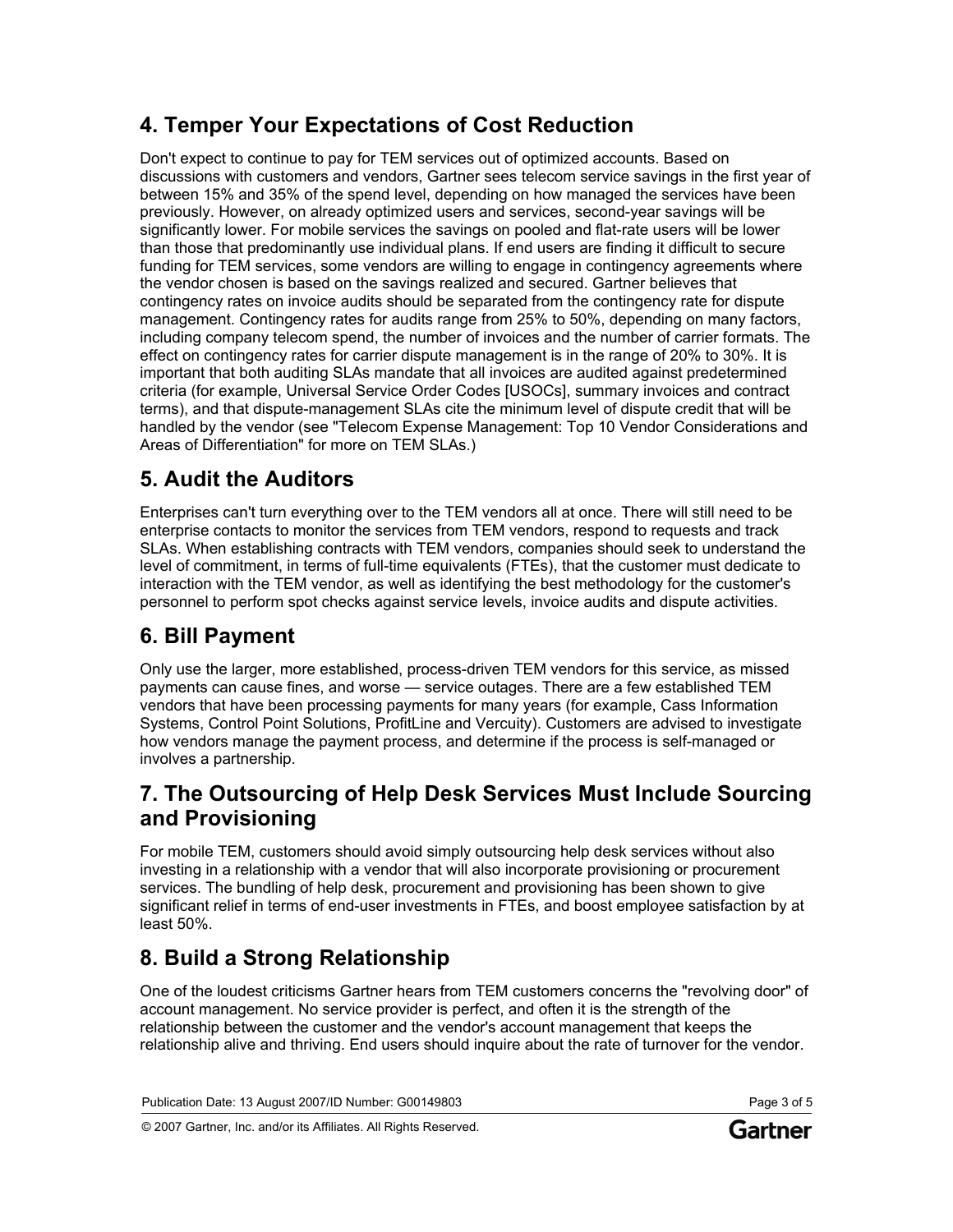Also, should an account manager be cycled off the account for some reason, the end user should mandate first right of refusal for any new account management. Users should also state formally that a revolving door of account managers is unacceptable, and ensure that the contract stipulates remedies for it (up to and including termination for cause).

## **9. Protect Your Company from Adverse Mergers and Acquisitions (M&As)**

Include a M&A clause in the contract that allows it to be terminated if your TEM company is acquired. Gartner currently tracks over 100 providers in North America, and close to 50 providers in Western Europe and Asia/Pacific. There are a lot of companies in this space and there has been significant M&A activity in the market already in 2007, and we expect more to come. Gartner expects most of the acquiring to be done by large software publishers looking to expand their expertise, as well as by system integrators and outsourcers. Acquisition of TEM vendors by larger companies is ultimately a good thing for the market. Larger companies have much deeper pockets to support customers' changing service needs and make up for poor service. Some of the riskier consolidation will be among TEM vendors themselves. Once an acquisition is announced between TEM vendors, end users must request meetings to try and understand the strategies that will be employed in the merger of the two companies, including: maintenance of disparate TEM platforms; elimination of roles and employees; and a review of the new organization chart to understand how the management structure will change.

## **10. Good Fences Make Good Neighbors**

Many TEM vendors have become adept at customer life cycle management (CLM). They are able to use the knowledge they have gleaned from managing billions of dollars of expenditure on fixed and wireline voice and data services. Although many TEM vendors can provide world-class negotiation services, Gartner believes it is wise to have separate TEM vendors for contract negotiations and ongoing TEM services. Gartner does believe that companies should look to TEM vendors to create tenders and service levels that are put out to carriers to bid for, as well as benchmark pricing and negotiating, but negotiations should be done by an objective third party or the enterprise itself. There are a number of third-party firms with deep expertise in contract negotiations. Should the TEM provider solicit for the telecom contract negotiation business, then Gartner suggests that the TEM vendor fund a benchmark review of negotiated contract results, funded by the TEM vendor and performed by a third party agreed to by the end user. The penalties for falling below industry benchmarks should be identified.

### **RECOMMENDED READING**

"Telecom Expense Management: Top 10 Vendor Considerations and Areas of Differentiation"

"MarketScope for Telecom Expense Management, 2H06"